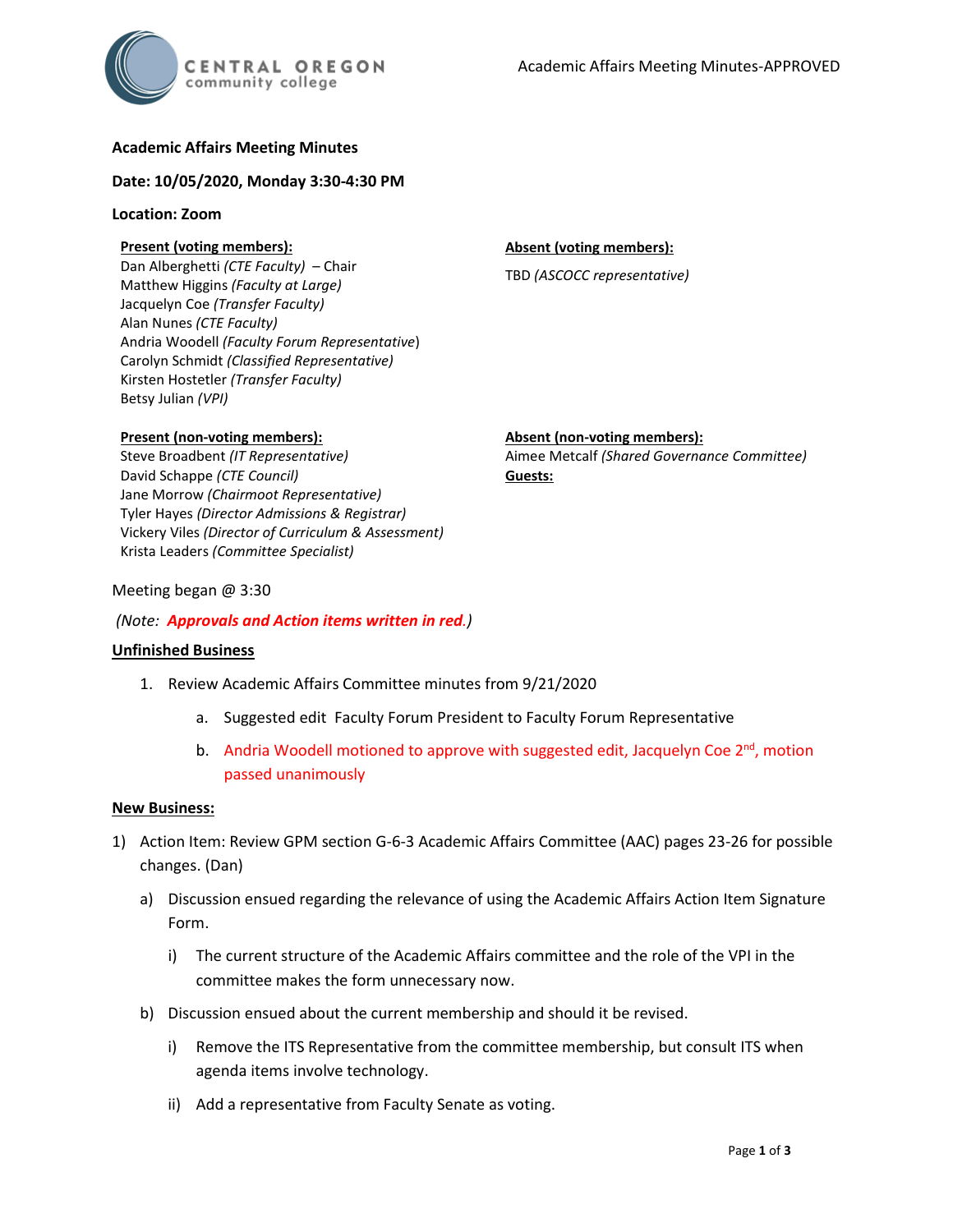

- iii) Change the Faculty Forum Representative to non-voting.
- iv) Membership changes will need to go through College Affairs and will take effect in 2021- 2022
- v) Betsy suggested adding reviewing new program proposals to primary functions prior to new programs going to Curriculum Committee.
	- (1) After discussion, the committee decided changes to the primary functions were unnecessary.
- c) Betsy motioned to approve the changes to membership and the removal of the signature form language, Carolyn seconded. Motion passed unanimously.
- 2) Informational Item: Adopting Institutional Core Competencies (Betsy)
	- a) Andria motioned to table until  $10/19/20$  meeting, Jacquie  $2<sup>nd</sup>$ , motion passed unanimously
- 3) Action Item: Establish Definitions of Teaching Modalities with attention to Hybrid (Betsy)
	- a) Betsy summarized the current teaching modalities in use for the fall 2020 term, noting there are four delivery method definitions that are presented to students in the class schedule.
		- i) **Delivery Methods**

**IN-PERSON** - This class will have all course material delivered in person. Students will attend class at a specified location at specified times.

**REMOTE** - This class will have all course material delivered remotely. Students will attend class sessions remotely at specified times.

**HYBRID** - This class will have some of the course material delivered virtually. Students will also attend class at specified time, either remotely or in-person.

**ONLINE** - This class will have all course material delivered virtually with no requirements for a student to attend class at a specified time.

ii) A table was shared of the current instruction delivery options.

| <b>Current Instruction</b><br><b>Delivery Options</b> | <b>Definition</b>                                 | <b>Student Language</b> | <b>Synchronous</b><br>/Asynchronous |
|-------------------------------------------------------|---------------------------------------------------|-------------------------|-------------------------------------|
| In-person                                             | 100% contact hours are in a<br>physical classroom | In person               | Synchronous                         |
| Remote                                                |                                                   |                         | Synchronous                         |
| Online                                                |                                                   |                         | Asynchronous                        |
| Online/in-person<br>(Hybrid)                          |                                                   |                         | <b>Both</b>                         |
| Online/Remote<br>(Hybrid)                             |                                                   |                         | <b>Both</b>                         |
| Remote/in-person                                      |                                                   |                         | Synchronous                         |